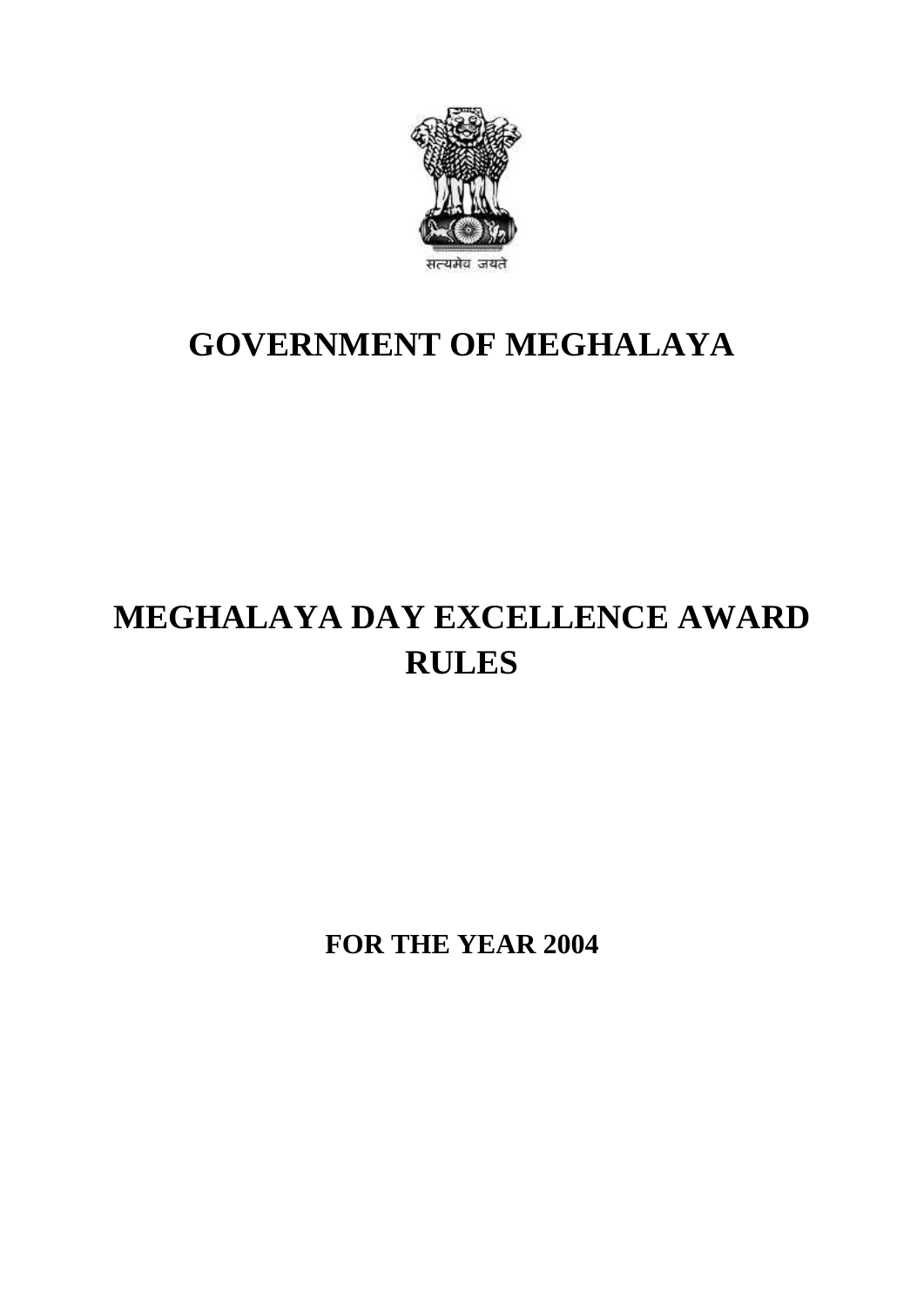# <sup>1</sup><br>GOVERNMENT OF MEGHALAYA<br>REL & ADMV. REFORMS (B) DEPARTMENT **PERSONNEL & ADMV. REFORMS (B) DEPARTMENT**

No. PER(AR). 74/98/Pt/130 Dated Shillong, the 20<sup>th</sup> December, 2004

### **NOTIFICATION**

#### **ORDERS BY THE GOVERNOR**

NOTIFICATION<br>
ORDERS BY THE GOVERNOR<br>
Whereas the Governor of Meghalaya has considered appropriate that awards for<br>
outstanding performance, highlighting exemplary and outstanding achievements of government servants be instituted.

Now, therefore, for this purpose of conferment of the "Meghalaya Day Excellence Award", he is pleased to make the following Rules, namely:-

- 1. **Short Title** This rule shall be called as the Meghalaya Day Excellence Award Rules, 2004.
- 2. **Awards to consist of citation and cash** The award shall carry a citation of the "Meghalaya Day Excellence Award" with a cash award of rupees ten thousand only.
- 3. **Publication of names** The names of those persons to whom such award be made shall be published in the Official Gazette.
- 4. **Number of awards for such categories** The number of awards conferred in a year shall not exceed three in each category as specified under Rule 10. mber of awards for such categories – The number of awards of the unit of action of the exceed three in each category as specified under Rule 10.<br>
alifications for conferment of awards – The awards shall be conference (a) O
- 5. **Qualifications for conferment of awards** The awards shall be conferred for :-
	-
	- (b) The general performance of the incumbent, including his/her general character
- (b) The general performance of the incumbent, including his/her general character<br>(a) Outstanding performance by state government employees;<br>(b) The general performance of the incumbent, including his/her general character **alifications for conferment of awards** – The awards shall be conferred for :-<br>(a) Outstanding performance by state government employees;<br>(b) The general performance of the incumbent, including his/her general character<br>(c picketing, agitation, etc. (a) Outstanding performance by state government employees;<br>
(b) The general performance of the incumbent, including his/her general<br>
(c) Attendance in office in normal times and also during periods of l<br>
picketing, agitati
	-
	-
- 6. **Announcement and presentation of awards** The award shall announced and presented by the Government of Meghalaya on the  $21<sup>st</sup>$  day of January of every year.
- 7. **Recommendation of Awards** The recommendation of the Principal Secretaries/Commissioner and Secretaries/Secretaries/Head of Departments/Deputy Commissioners shall be sent to the Personnel & A. R. (B) Department latest by the  $15<sup>th</sup>$ **Recommendation of Awards** – The recommendation of the Principal Secretaries/Commissioner and Secretaries/Secretaries/Head of Departments/Deputy Commissioners shall be sent to the Personnel & A. R. (B) Department latest b the person concerned have been recommended and considered suitable for receiving such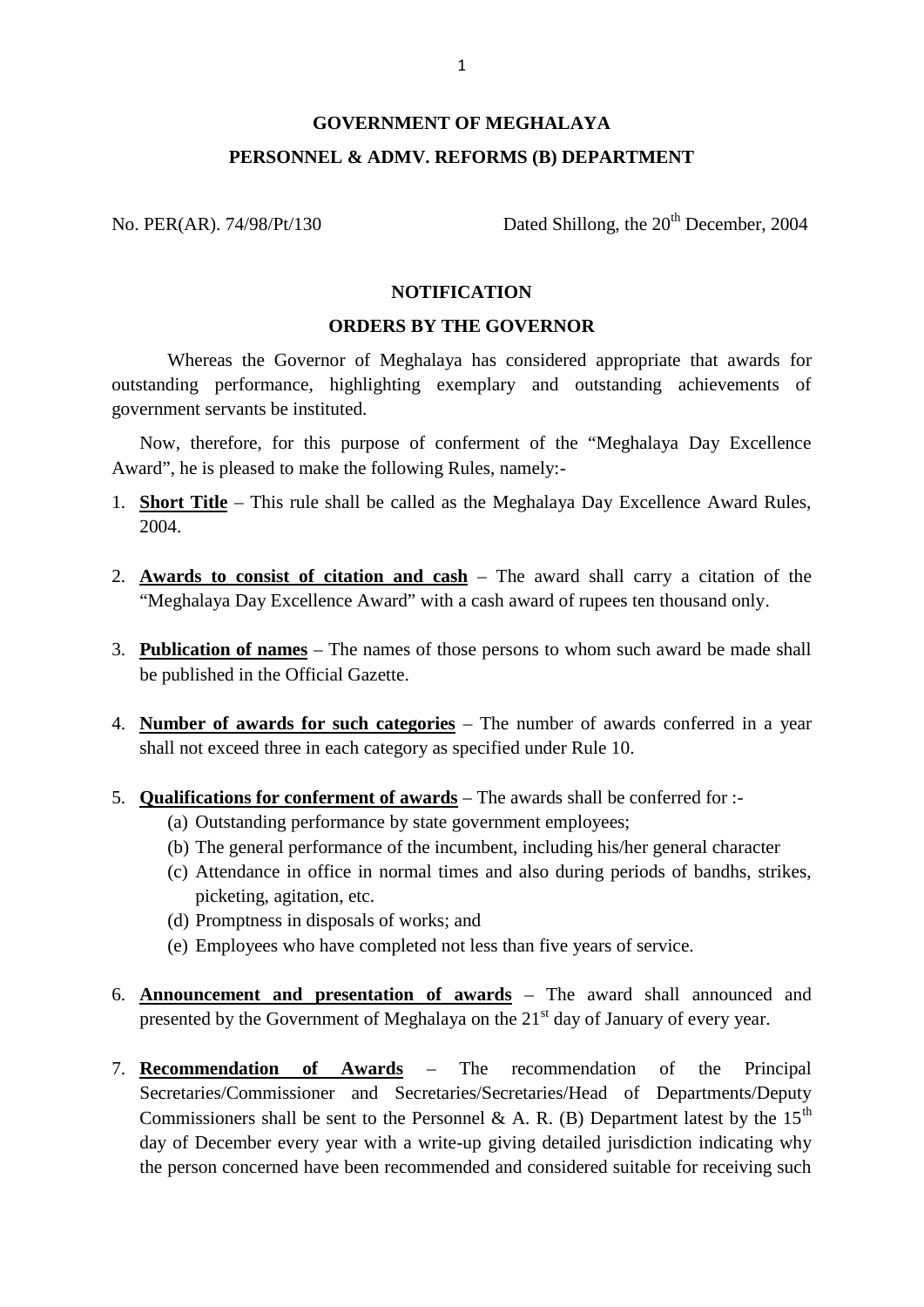award Recommendations received after the date referred to this rule shall be rejected forthright.

- award Recommendations received after the date referred to this rule shall be rejected<br>forthright.<br>8. **Examination by Screening Committee** The recommendation shall be examined by a<br>screening committee to be known as "Megh Committee". This committee shall thereafter submit a final list of awardees for approval of Chief Minister. Screening committee to be known as "Meghalaya Day Excellence Award Screening<br>Committee". This committee shall thereafter submit a final list of awardees for approval<br>of Chief Minister.<br>9. **Composition of Screening Committe**
- following members namely –

| <b>Composition of Screening Committee</b> – The Screening Committee shall consist of the<br>following members namely $-$ |                          |                         |
|--------------------------------------------------------------------------------------------------------------------------|--------------------------|-------------------------|
| (a) Chief Secretary                                                                                                      |                          | Chairman                |
| Chief<br>(b) Additional<br>Secretary<br>Principal<br>Secretary/Commissioner & Secretary Finance<br>Deptt.                | $\sim$ 100 $\mu$         | Member                  |
| (c) Principal Secretary/Commissioner $\&$ Secretary<br>Political Deptt.                                                  | $\overline{\phantom{0}}$ | Member                  |
| (d) Principal Secretary/Commissioner $\&$ Secretary<br>Personnel Deptt.                                                  |                          | Member                  |
| (e) Principal Secretary/Commissioner $\&$ Secretary<br>Secretariat Additional Deptt.                                     | $\blacksquare$           | Member                  |
| (f) Commissioner of Division, Shillong and Tura.                                                                         |                          | Member                  |
| (g) Commissioner &<br>Secretary, Personal<br>Department.                                                                 |                          | <b>Member Secretary</b> |